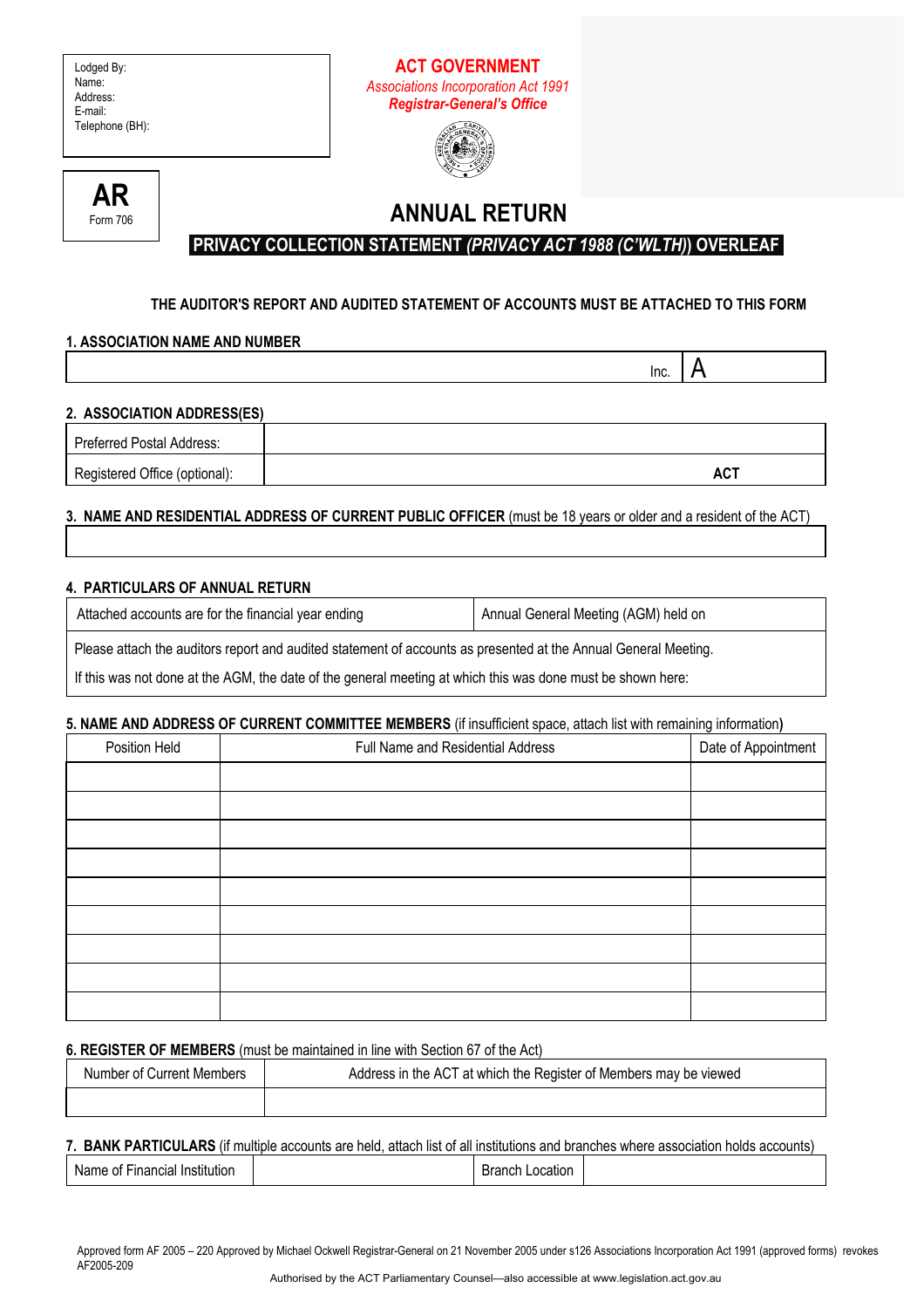|                                                                                                                                                                                                                                                                                                                                                                                                                 | If the association's gross receipts exceed \$500,000 the association is prescribed under S.76 of the Act. Place a 'X' here:<br>The auditor must be a registered company auditor under the Corporations Act 2001 (Commonwealth)                                                           |  |
|-----------------------------------------------------------------------------------------------------------------------------------------------------------------------------------------------------------------------------------------------------------------------------------------------------------------------------------------------------------------------------------------------------------------|------------------------------------------------------------------------------------------------------------------------------------------------------------------------------------------------------------------------------------------------------------------------------------------|--|
|                                                                                                                                                                                                                                                                                                                                                                                                                 |                                                                                                                                                                                                                                                                                          |  |
|                                                                                                                                                                                                                                                                                                                                                                                                                 | If the association's gross receipts and/or assets exceed \$150,000 or the association has more than 1,000 members or has<br>a licence issued under the ACT Liquor Act 1975, the association is prescribed under S.74(3) of the Act. Place a 'X' here:                                    |  |
| The auditor must either be a registered company auditor under the Corporations Act 2001 (Commonwealth) or be a current member<br>of the Institute of Chartered Accountants in Australia or the National Institute of Accountants or CPA Australia. The auditor cannot<br>be an officer, partner, employer or employee of the association, or of an officer of the association, or of an employee of an officer. |                                                                                                                                                                                                                                                                                          |  |
|                                                                                                                                                                                                                                                                                                                                                                                                                 | If either do not apply the association is not prescribed and the auditor need not hold qualifications. Place a 'X' here:<br>Accounts may be audited by a person who is not an officer of the association or a person who has prepared or assisted in<br>the preparation of the accounts. |  |

#### **9. PARTICULARS OF AUDITOR**

I have audited the attached financial statements of the association. In my opinion:

- a) the financial statements of the association are properly drawn up;
	- i. so far as to give a true and fair view of the matters required by subsection 72(2) of the Act to be dealt with in the accounts for the financial year reported on;
	- ii. in accordance with the provisions of the Act; and,
	- iii. in accordance with proper accounting standards.
- b) proper accounting and other records have been kept by the association.
- c) the aduit was conducted in accordance with the rules of the association.

| Full Name                         | Qualifications (if applicable) |       |  |
|-----------------------------------|--------------------------------|-------|--|
| Contact Address                   |                                |       |  |
| <sup>1</sup> Signature of Auditor |                                | Dated |  |

#### **10. STATEMENT BY PUBLIC OFFICER AND COMMITTEE** (must be completed by the public officer and two committee members

| As a current office-bearer of this association, I certify under Section 79(1)(e) of the Act that the particulars shown on this form are true and correct,<br>and reflect the association's compliance with those provisions of the Act that apply in relation to: |           |           |  |
|-------------------------------------------------------------------------------------------------------------------------------------------------------------------------------------------------------------------------------------------------------------------|-----------|-----------|--|
| (i) the preparation of the annual statement of the association's accounts; and<br>(ii) the auditing of the accounts and the presentation of audited statement of accounts at the annual general meeting of the association.                                       |           |           |  |
| I have read the 'Privacy Statement' and 'Important Information' below.                                                                                                                                                                                            |           |           |  |
|                                                                                                                                                                                                                                                                   |           |           |  |
| Signature                                                                                                                                                                                                                                                         | Signature | Signature |  |
|                                                                                                                                                                                                                                                                   |           |           |  |
| Name                                                                                                                                                                                                                                                              | Name      | Name      |  |
|                                                                                                                                                                                                                                                                   |           |           |  |
| Position                                                                                                                                                                                                                                                          | Position  | Position  |  |

### **PRIVACY STATEMENT**

Section 9 of the *Associations Incorporations Act 1991* provides for the Registrar-General to collect the information for the purpose of establishing and maintaining the register of incorporated associations. The register is available for search pursuant to Section 11 of the Act, to any person upon payment of a fee. The register is also made available to a range of government agencies for law enforcement, administrative and statistical purposes.